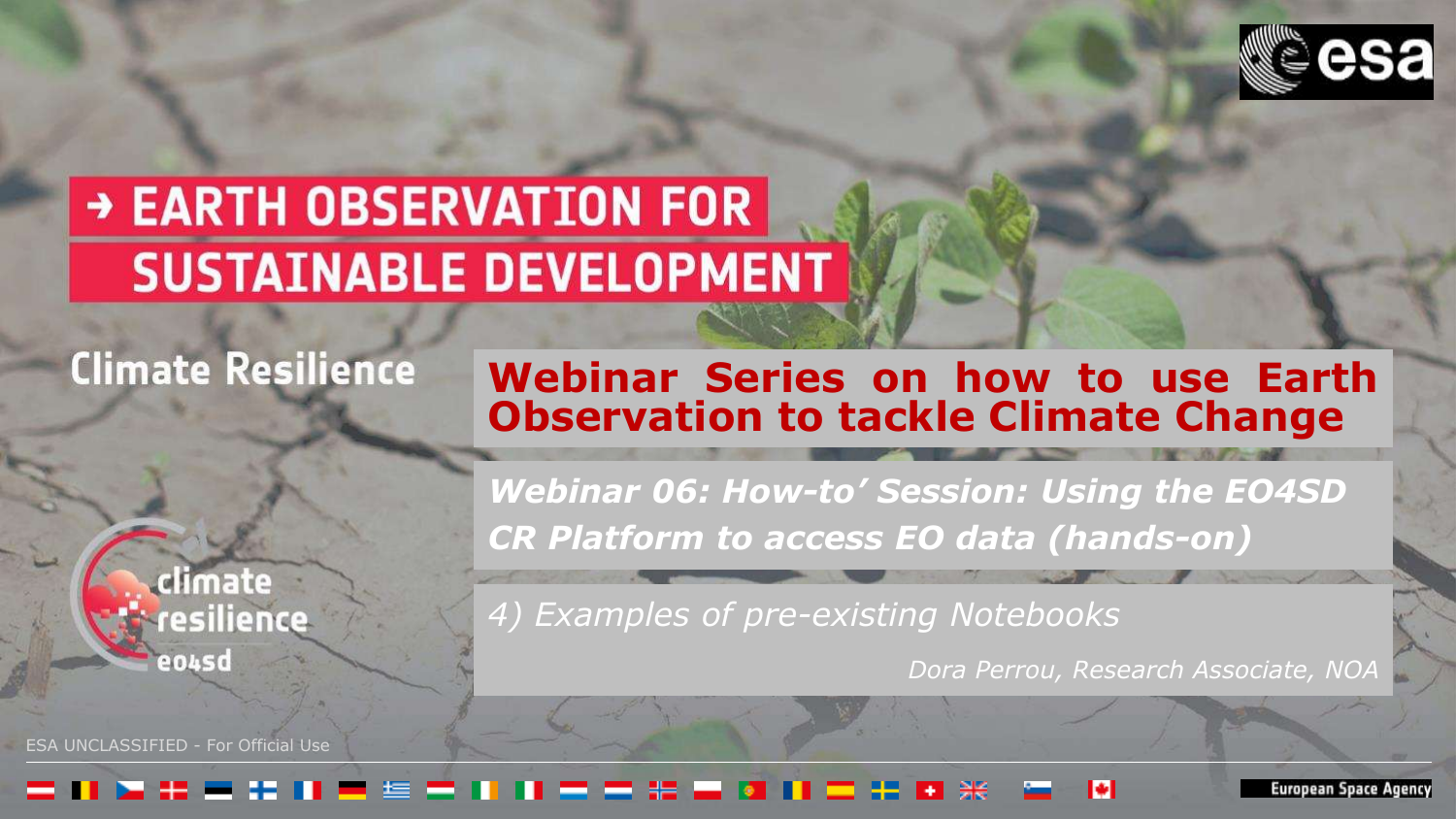

|                         | $\supseteq$ Jupyter                                      | Control Panel<br>Logout    |                                 |
|-------------------------|----------------------------------------------------------|----------------------------|---------------------------------|
|                         | Running<br><b>Clusters</b><br>Files                      |                            |                                 |
|                         | Select items to perform actions on them.                 | Upload New $\sim$ $\sigma$ |                                 |
|                         | 0 - <b>M</b> / Advanced                                  | Last Modified<br>Name +    | File size                       |
|                         | a.                                                       | λίγα δευτερόλεπτα πριν     |                                 |
|                         | 2 1. Timeseries analysis and data visualization.ipynb    | ένας χρόνος πριν           | 230 kB                          |
|                         | 2. Bounding Box analysis, ipynb                          | ένας χρόνος πριν           | 149 kB                          |
|                         | 3. Polygon analysis.jpynb                                | ένας χρόνος πριν           | 481 kB                          |
|                         | 4. Rainfall event.jpynb                                  | ένας χρόνος πριν           | 158 kB                          |
|                         | 5-Copy1.1 Sentinel 2 data access and visualization ipynb | 6 μήνες πριν               | 1.03 MB                         |
|                         | 图 5.1 Sentinel 2 data access and visualization.ipynb     | 8 μήνες πριν               | 2.04 MB                         |
|                         | Africa.geojson<br>n                                      | ένας χρόνος πριν           | 479 kB                          |
|                         | <b>D</b> bbox_test.tif                                   | ένας χρόνος πριν           | 101 kB                          |
|                         | <b>D</b> Level-2A Algorithms Equation 2.jpg              | ένας χρόνος πριν           | 14.9 kB                         |
|                         | D Level-2A Algorithms Equation 2a.jpg                    | ένας χρόνος πριν           | 18.1 kB                         |
|                         | <sup>1</sup> meeo_sso_cli.py                             | ένας χρόνος πριν           | 1.6 kB                          |
|                         | $\Box$ $\Box$ ndvi.tif                                   | 8 μήνες πριν               | 482 MB                          |
|                         | <b>D</b> polygon_test.tif                                | ένας χρόνος πριν           | 1.26 MB                         |
|                         | $\Box$ $\Box$ RGB.tif                                    | ένας χρόνος πριν           | 181 MB                          |
|                         | □ □ RGB_2.tif                                            | ένας χρόνος πριν           | 723 MB                          |
| <b>ESA UNCLASSIFIED</b> | D <b>D</b> RGB 3.tif                                     | 6 μήνες πριν               | 3/07/2020   Slide 23<br>181 MB  |
| œ<br>. .                | S2A MSIL1C_B02.tif                                       | 6 μήνες πριν               | 187 MB<br>Furnnean Sasca Anancy |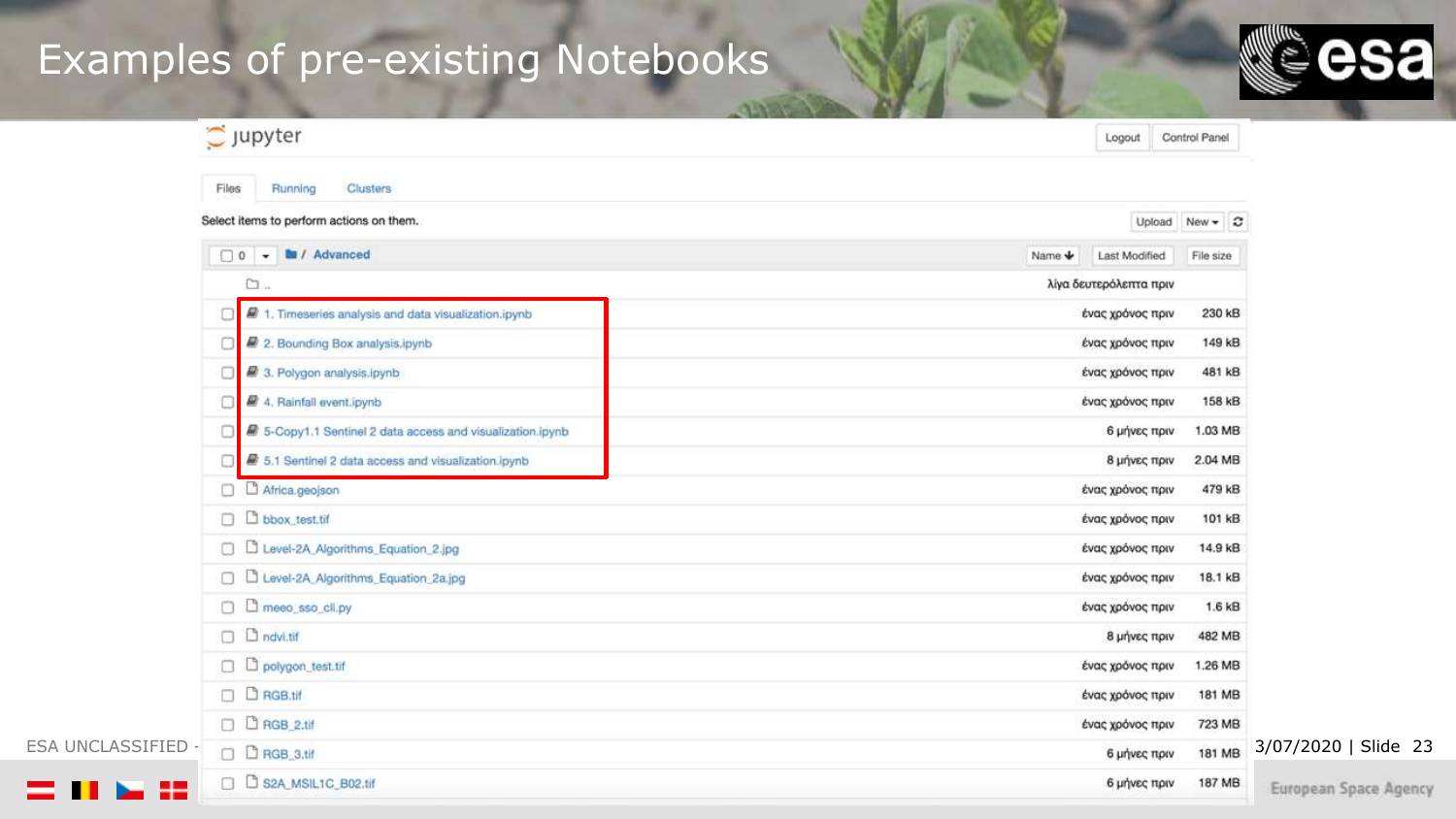

# **1. Time series analysis of temperature**

| Š<br>jupyter                                   |        | Logout                 | Control Pariel |
|------------------------------------------------|--------|------------------------|----------------|
| <b>VARIOUS</b><br>Clusters<br>Running<br>Files |        |                        |                |
| Select items to perform actions on them.       |        | Upload                 | $New + 2$      |
| □ o → ■/ Basic                                 | Name + | Last Modified          | File size      |
| à.                                             |        | λίγα δευτερόλεπτα πριν |                |
| <b>C</b> Dats                                  |        | ένας χρόνος πριν       |                |
| C) images<br>Ð                                 |        | ένας χρόνος πριν       |                |
| F 1. What is Jupyter? + Notebook Basics (pynb) |        | ένας χρόνος πριν       | 8.66 kB        |
| # 2. What is WGS7.jpynb.<br>n                  |        | ένας χρόνος πριγ       | 4.58 kB        |
| 最 3-Timeseries analysis with ADAM (pyrib.<br>o |        | ένας χρόνος πριν       | 376 kB         |
| 3. Timeseries analysis.lpyrib                  |        | ένας χρόνος πριν       | 371 kB         |
| E 4-Bounding Box analysis with ADAM ipyrib     |        | ένας χρόνος πριν       | 148 kB         |
| 4 4. Bounding Box analysis ipyrib<br>o         |        | ένας χρόνος πριν       | 149 kB         |
| 5-Copy1, Polygon analysis inynti.<br>n.        |        | ένας χρόνος πριν       | 65.6 kB        |
| E 5. Polygon analysis.jpyrib.                  |        | ένας χρόνος πριν       | 482 kB         |
| C adampy.py<br>O                               |        | ένας χρόνος πριν       | 9.6kB          |
| Africa.geojson                                 |        | ένας χρόνος πριν       | 479 kB         |
| C barcelons.geopon.<br>G                       |        | ένας χρόνος πριν       | 542 B          |
| <b>D</b> book tast ut<br>厅                     |        | ένας χρόνος πριν       | 101 kB         |
| <b>C</b> engage.geojam                         |        | ένας χρόνος προ/       | 555 B          |
| <b>C</b> image 18                              |        | ένας χρόνος πριν       | 1.26 MB        |
| D polygon_test.tif<br>o                        |        | ένας χρόνος πριν       | 1.26 MB        |

ESA UNCLASSIFIED - For Official Use **EXA UNCLASSIFIED - For Official Use** 24

м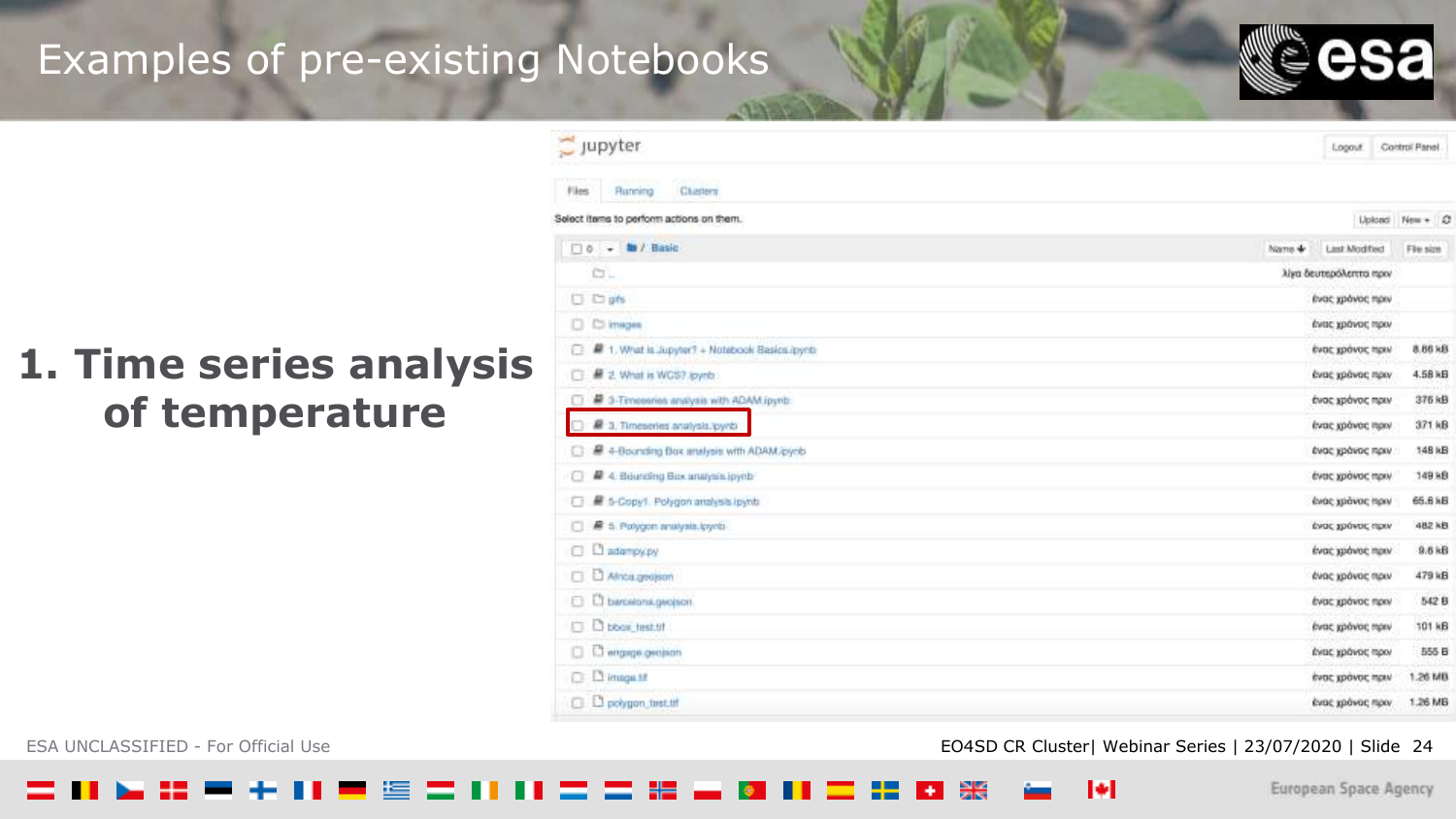## **Timeseries analysis of temperature**

- For the timeseries example we will get **temperature** data from the **ERA-Interim** dataset over **Nairobi** for the month of **October 2015**  and **plot it**
- The ERA-Interim temperature dataset has data every 6 hours starting at 00:00, therefore we have 4 temperature data per day

#### 3. Timeseries Analysis

First, we will import some libraries in order to retrieve data from WCS using Python

In [1]: import requests import as import wel.etree.ElementTree as ET Import numpy as np from datating import datating, timedalis, data from statistics import mean

#### Timeseries

For the timeseries example we will get temperature data from the ERA-Interior dataset over Nairobi for the month of October 2015 and plot it. The ERA-Interim temperature dataset has data every 6 hours starting at 00.00, therefore we have 4 temperature data per day.

bet's define a function that we will use to retrieve time series data from the WCS service.

```
Im [1]: def download data timeseries(time t, collection, latitude, longitude):
             times-II
             data mean = []
             Ale create the UKL with the request, Note that the parqueters legisle the "format" function at the and of the
             AURL will fill the () in arder.
             url = 'http://ucs-ed-micr.edamplatform.ea/wcsfiervice-WES&Request-GetCoverageWoorslon=Ju0.B&udmat=unie(())Aformat=agplicat
             school the ard is halls, se can send a request to the server
             result - requests.get(url)
             Ally order to work with the uni mits on transform it to text.
             wel data - resultitest
            tree - tT.fromstring(vml data)
             AEATract the time delto From the aul File in order to build Later the time areas
             for t in tree.Iter('(http://www.opengis.nst/gel/1.2]lowerCorner');
                # spitt string into itst of countiestes
                 time delta = t.text.split()
                 time_delta = time_delta[2]
             for t in tree.iter('[http://wew.opengis.net/gml/i.2}tupleiist'):
                 # split string into list temps
                 data = t.text
                 War-firt (Matina)
             Aust Of
             distx = distx \cdot split(t))Wealit sprint
             deta - deta[0].opIit(',')
             After data is in missin, and an weet then in ceisius
             data_msan = np.array(data).astype(flnst) -273.15
             data mean - data mean[:].flatten()
```
ESA UNCLASSIFIED - For Official Use Equation According to the Contract Contract Contract Contract Contract Contract Contract Contract Contract Contract Contract Contract Contract Contract Contract Contract Contract Contrac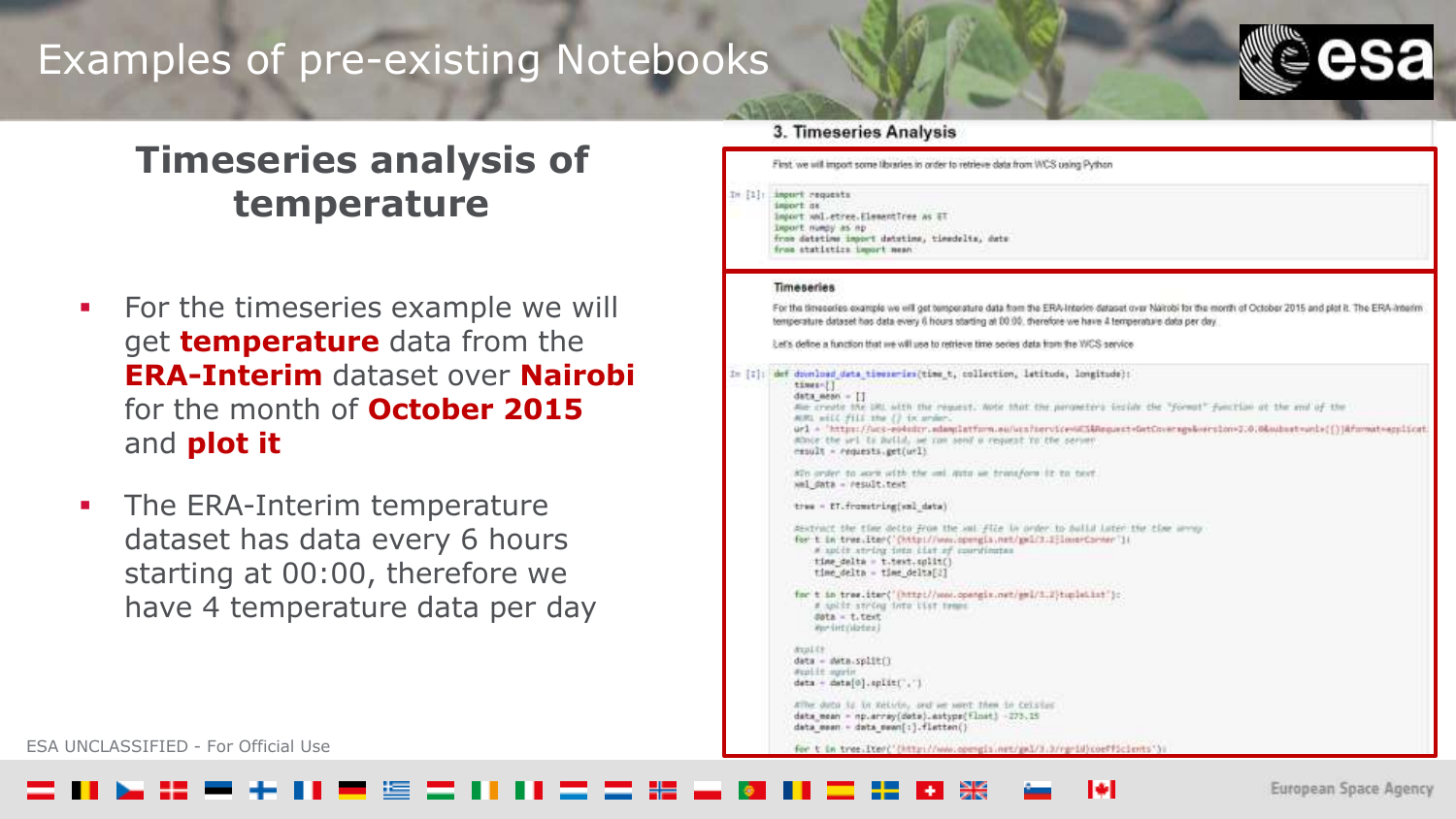

#### **Timeseries analysis of temperature**

We define the time range, the latitude and longitude of the point and the data collection

"2015-10-01T00:00:00,2015-10-31T23:59:59" time  $= -1.286046$ tude  $longitude = 36.820959$ collection = 'ERA-Interim temp2m 4326 05'

We can print the raw data

| Cata, times                                                             |                                                                 |  |  |  |
|-------------------------------------------------------------------------|-----------------------------------------------------------------|--|--|--|
| (array (11,997) 20.718, 21,36 , 23,384, 18,893, 20,093, 27,814, 22,135, |                                                                 |  |  |  |
| 18.438, 21.138, 26.882, 21.783, 17.891, 18.588, 25.372, 20.93.          |                                                                 |  |  |  |
|                                                                         | 17,602, 19,335, 26,801, 20,802, 19,579, 19,517, 28,002, 21,846, |  |  |  |
|                                                                         | 17.33 , 20.033; 22.374, 19.227, 17.217, 19.454, 26.035, 20.574, |  |  |  |
|                                                                         | 17.724, 19.884, 28.49 , 21.024, 17.879, 20.099, 28.008, 22.062, |  |  |  |
|                                                                         | 18:127, 19:537, 26:197, 21:757, 17:039, 30:026, 36:548, 18:45%, |  |  |  |
|                                                                         | 17.000, 10.172, 28.271, 31.228, 17.338, 30.054, 26.107, 21.003, |  |  |  |
|                                                                         | 17.428, 20.184, 27.997, 21.772, 17.908; 20.124, 25.84 , 21.44 , |  |  |  |
|                                                                         | 18.139; 19.255; 25.360; 21.127; 17.843; 18.490; 25.155; 21.565; |  |  |  |
|                                                                         | 17.895 19.01., 25.189, 21.537, 17.443, 20.15 , 24.478, 22.141.  |  |  |  |
|                                                                         | 17.991, 21.318, 27.450, 22.477, 18.260, 10.953, 25.441, 21.020, |  |  |  |
|                                                                         | 17.848, 19.425, 25.069, 21.594, 18.285, 20.486, 18.555, 22.973, |  |  |  |
|                                                                         | 17,06., 21,114, 27,13 , 22,461, 17,574, 21,554, 27,821, 21,096, |  |  |  |
|                                                                         | 18.634, 22.103, 24.881, 20.773, 16.637, 21.053, 25.687, 21.815, |  |  |  |
|                                                                         | 18.161, 19.546, 25.249, 21.39 , 19.132, 19.499, 16.381, 11.484, |  |  |  |
|                                                                         | 18.212, 21.074, 26.472, 21.09411,                               |  |  |  |
| "2015-10-01-03:00".<br>"2015-10-01-06:00",<br>*18518-10-51-12:00'L      |                                                                 |  |  |  |

Or we can plot the data



We can also get the max, min and mean temperature

```
Maximum temperature: 28.360 degrees celsius
Minimum temperature: 15.579 degrees celsius
Mean temperature: 21.452 degrees celsius
```
ESA UNCLASSIFIED - For Official Use **EO4SD CR Cluster| Webinar Series | 23/07/2020 | Slide 26**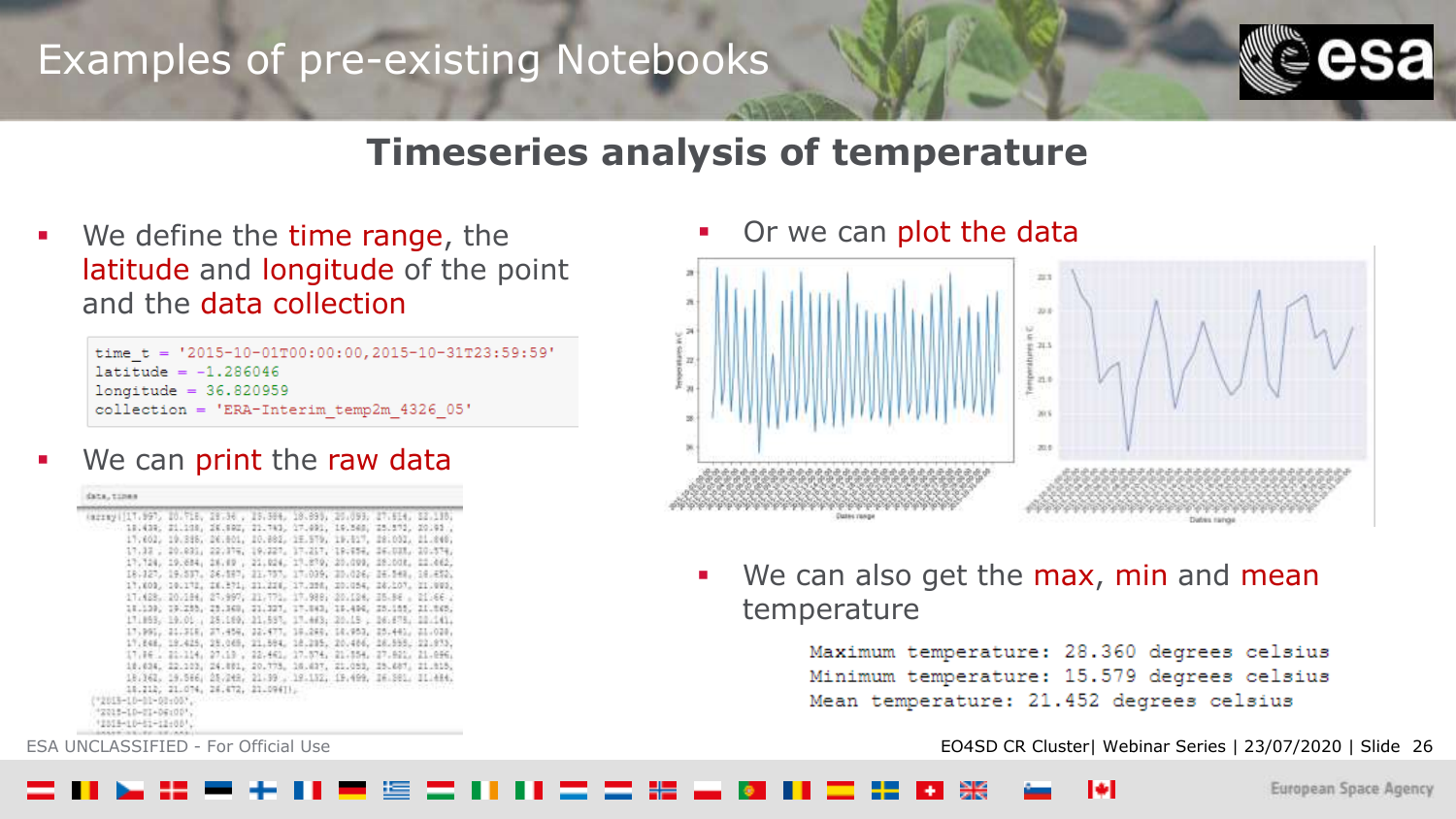

## **2. Rainfall event detection**

| jupyter                                                    | Logout                  | Control Panel |
|------------------------------------------------------------|-------------------------|---------------|
| Filas<br><b>Running</b><br>Clusters                        |                         |               |
| elect items to perform actions on them.                    |                         | Upload New -  |
| Do - <b>la</b> / Advanced                                  | Name +<br>Last Modified | File size     |
| a.                                                         | λίγα δευτερόλεπτα πριν  |               |
| u<br>1. Timesettes analysis and data visualization.jpynb   | ένας χρόνος πριν        | 230 kB        |
| 2. Bounding Box analysis loynta                            | ένας χρόνος πριν        | 149 kB        |
| 最 3. Polygon analysis.pyrib                                | EVER 1000VOC PERM       | 481 kB        |
| # 4. Raintall event ipynb<br>a                             | évac χρόνος πριν        | 158 kB        |
| E 5-Copy1.1 Sentinel 2 data access and visualization pyrib | 6 μήνες πριν            | 1.03 MB       |
| E 5.1 Sentinel 2 data access and visualization.jpyrid      | 8 urbest; now           | 2.04 MB       |
| Africa geojaph<br>G.                                       | ένας χρόνος πριν        | 479 kB        |
| bbox, test If<br>o.                                        | ένας χρόνος πριν        | 101 kg        |
| C Level-2A Algorithms, Equation, 2.jpg                     | ένας χρόνος πριν        | 14.9 kB       |
| C Lavel-2A, Algorithmis, Equation, 2a ing.                 | ένας χρόνος πριν        | 18.1 kg       |
| $\Box$ mooo sag cl.py                                      | ένας χρόνος πριν        | 1.6 kB        |
| $\Box$ $\Box$ navi.tif                                     | 8 μήνες πριν            | 482 ME        |
| polygon test.tit                                           | ένας χρόνος πριν        | 1.26 MB       |
| $\Box$ $\Box$ RGB of                                       | ένας χρόνος πριν        | 181 MB        |
| <b>DRAB 2M</b><br>(3)                                      | ένας χρόνος πριν        | 723 MB        |
| CT C RGB 3.tf                                              | 6 unweg now             | 181 MB        |
| LI S2A MBIL1C B02.III<br>a.                                | 6 μήνες πριν            | 187 MB        |
|                                                            |                         |               |

ESA UNCLASSIFIED - For Official Use **EDAS UNCLASSIFIED - For Official Use EDAS ENGLASSIFIED - For Official Use** 27

Т÷І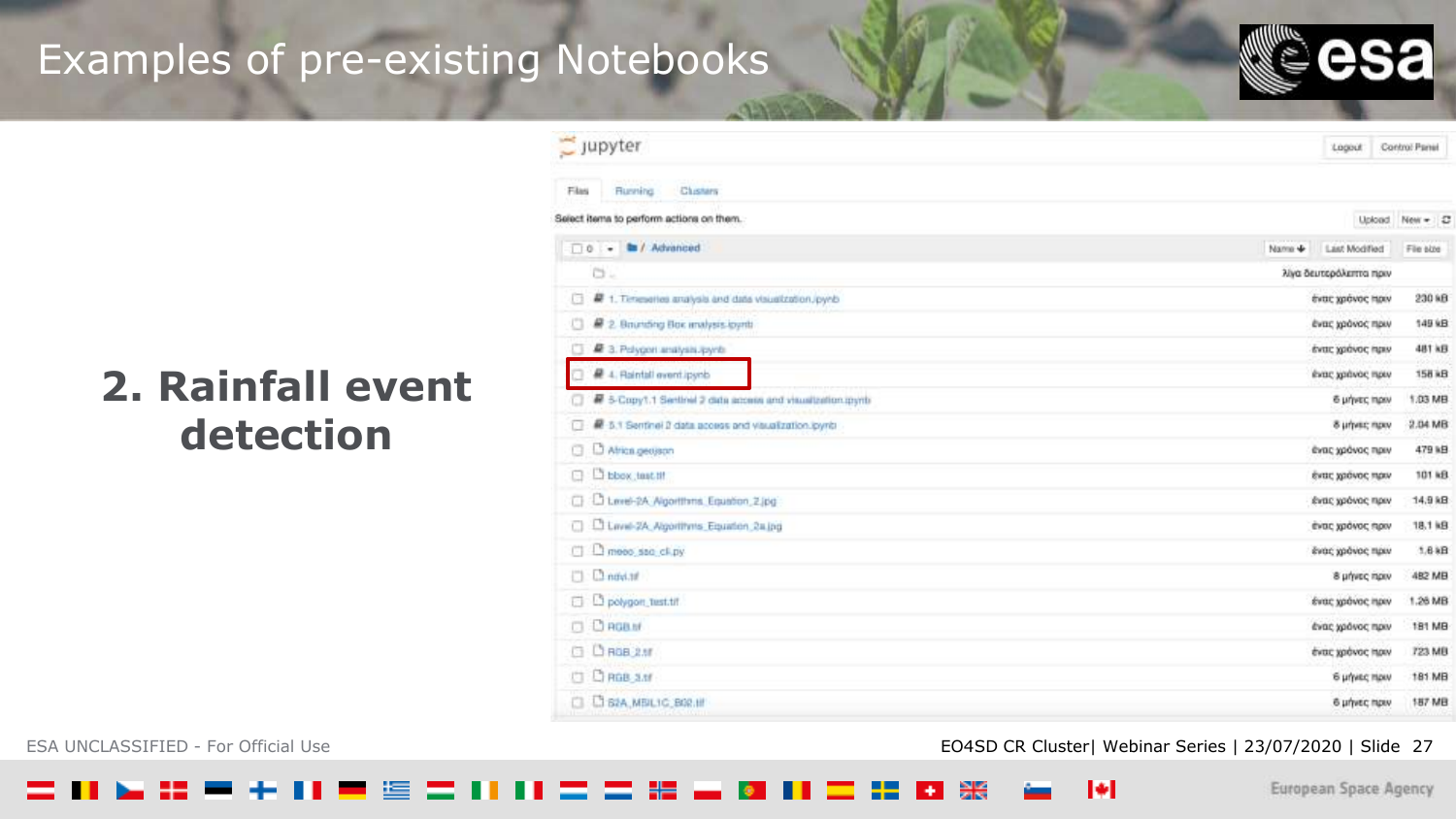

### **Rainfall event detection**

- We will check precipitation data and detect when a rainfall event occurs.
- This is very useful for Agriculture research in order to analyze historical data and detect potential risks in the fields
- We can check rainfall events during 2015 and **aggregate them monthly**
- As an example, we define a rainfall event: if the cumulative rain over **3 days is greater than 80 mm**

```
time t = 72015 - 01 - 01T00:00:00.2015 - 12 - 31T23:59:59'aqq = 'm'min lat = max lat = -1.286046min long = max long = 36.820959
days = 3amount = 80
```
ESA UNCLASSIFIED - For Official Use EO4SD CR Cluster| Webinar Series | 23/07/2020 | Slide 28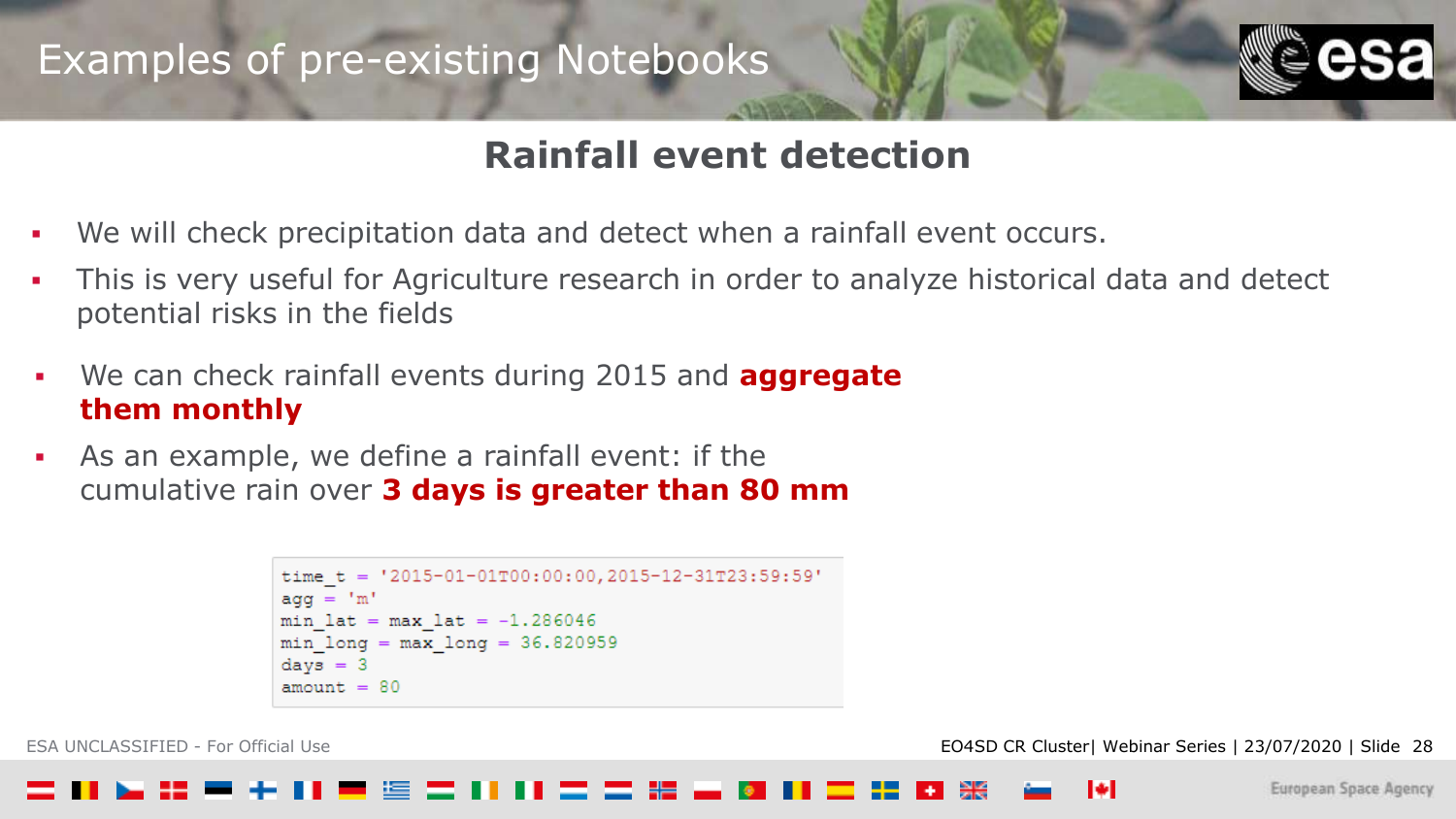

#### **Rainfall event detection**

- We can check at the precipitation events and see in a barplot graph the amount of cumulative precipitation during the event
- We can also check at the data by the aggregation period we asked for, in this case the number of times:
	- o per month or
	- o per week



ESA UNCLASSIFIED - For Official Use **EXA UNCLASSIFIED - For Official Use** 29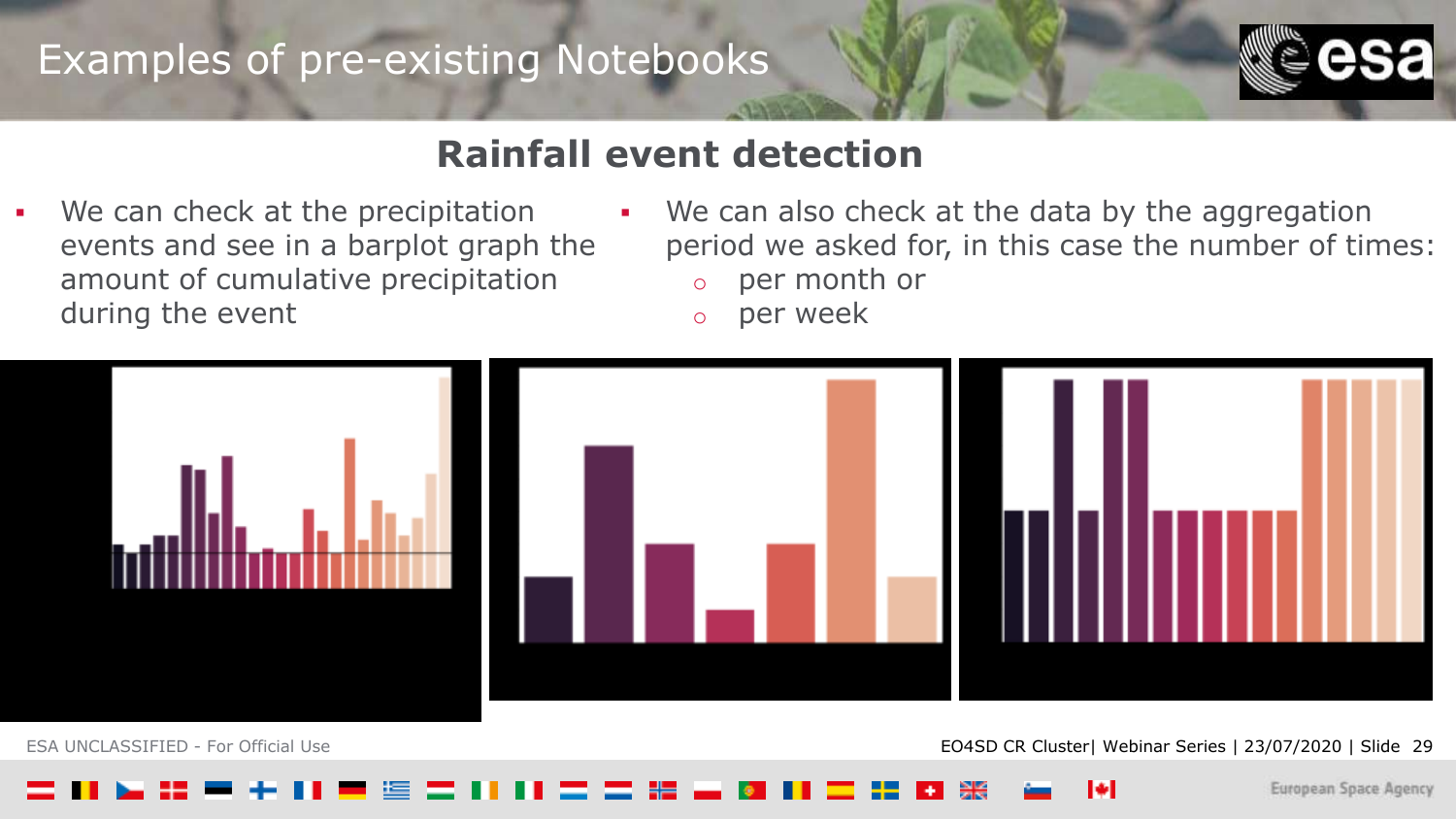

## **3. Sentinel 2 data access and visualization**

| $j$ upyter                                                         |                      | Logout                 | Control Panel  |
|--------------------------------------------------------------------|----------------------|------------------------|----------------|
| <b>Running</b><br>Clusters<br>Filing                               |                      |                        |                |
| sect items to perform actions on them.                             |                      |                        | Upload New - 2 |
| O - <b>la</b> / Advanced                                           | Name + Last Modified |                        | File size      |
| a.                                                                 |                      | λίγα δευτερόλεπτα πριν |                |
| F 1. Timesettes analysis and data visualization.jpynb<br>G)        |                      | ένας χρόνος πριν       | 230 kB         |
| 2. Bounding Box analysis loyab                                     |                      | ένας χρόνος πριν       | 149 kB         |
| 最 3. Polygon analysis.pyrib.                                       |                      | EVER XPOVOC REMY       | 481 kB         |
| 是 4. Raintall event.ipynb<br>n:                                    |                      | évac χρόνος πριν       | 158 kB         |
| E 5-Copy1.1 Sentinel 2 data access and visualization gynts<br>an s |                      | 6 μήνες πριν           | 1.03 MB        |
| B 5.1 Sentinel 2 data access and visualization.jpyrid              |                      | 8 urbas; now           | 2.04 MB        |
| <b>C D Africa geojapo</b>                                          |                      | ένας χρόνος πριν       | 479 kB         |
| bbox, test Iff<br>88                                               |                      | ёнис хро́нос пряг      | 101 kB         |
| C C Level-2A Algorithms, Equation, 2.jpg                           |                      | ένας χρόνος πριν       | 14.9 kB        |
| Linne-2A Algorithms Equation 2a ing                                |                      | ένας χρόνος πριν       | 18.1 kB        |
| need sta clupy                                                     |                      | ένας χρόνος πριν       | 1.6 kB         |
| $\Box$ $\Box$ navi.tif                                             |                      | 8 μήνες πριν           | 482 MB         |
| polygon test.tif<br>曰                                              |                      | ένας χρόνος πριν       | 1.26 MB        |
| $\Box$ $\Box$ RGB of                                               |                      | ένας χρόνος πριν       | 181 MB         |
| <b>C L ROB 2.M</b>                                                 |                      | ένας χρόνος πριν       | 723 MB         |
| C) C) RGB 3.tf                                                     |                      | 6 privice mow          | 181 MB         |
| C C 62A MBL1C 802.III                                              |                      | 6 unvec now            | 187 MB         |
|                                                                    |                      |                        |                |

ESA UNCLASSIFIED - For Official Use EO4SD CR Cluster| Webinar Series | 23/07/2020 | Slide 30

Т÷І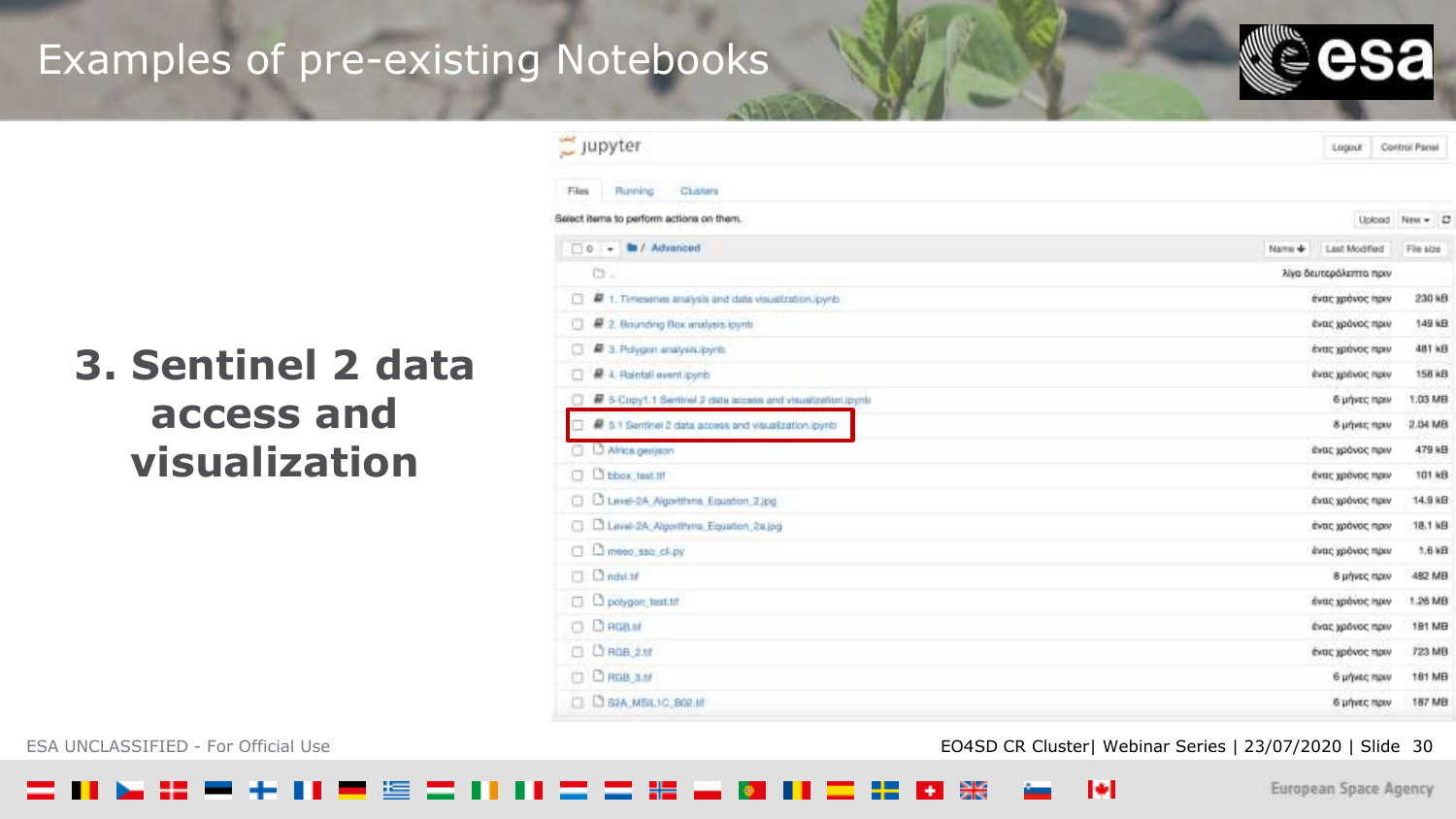

#### In [4]; import mars

| [3]: Mwe should define a intitude and langitude (this is Nairobi's controld coordinates)<br>$l$ atitude = $41.78$<br>longitude = 0.57                                                                                                                                                                                                                                    |
|--------------------------------------------------------------------------------------------------------------------------------------------------------------------------------------------------------------------------------------------------------------------------------------------------------------------------------------------------------------------------|
| #then we initialize mars:<br>$m = magrs.19385()$<br>Mond pass the countinates as organents<br>c = m.toMGRS(latitude, longitude)<br>#ainte the response is a hyte abject, we need to decode it into a string<br>$c = c$ , decode('utf-8')<br>mae finally add the 'T' and melect only the first 5 characters so it matches the WCS format<br>$t11e5 = T' + c[15]$<br>tiles |

Out[5]: 'T31TBF'

In  $[6]$ : bbox =  $[1-2^{\circ}, 2^{\circ}, 35^{\circ}, 37^{\circ}]$  the ore not going to use them now athe names match the collection names in the server band list - ['524 MSILIC B11', '524 MSILIC B08', '524 MSILIC B02'] Whis is the most excent cloud free image of Nairold time t = '3019-06-30700:00:00.2019-06-30721:50:50"

Now we can download the 3 bands. We will loop the band, list array to make it easier.

In [7] access\_token = connect\_to\_server() for band in band list: dounload(time t, band, tiles, access token)

#### print('Donell')

https://cresdias01.esdataservice.org/wcs?service+ACS&Request=GetCoverageBuersion=2.0.0&Bformat=image/tiff&filter=false&subset=a nix(3013-06-38T00:06:06,2019-06-38T23:59:59)&CoverageId=S2A PSILIC\_B11&mgrs\_tile=T31TBF&token=9c9e77466b674f489f69d0d4435683 https://croodiat01.ebdataservice.org/wcs?service=WCS&Request=GetCoverageNoers16H=2.8.0&Rformat=Image/tiff&filter=fslie&Subset=u his/2019-06-38700:00:00,2019-06-38721:59:58 |ACoverageId=S2A PSIL1C BBBSegrs 111s=T31TBF&tshen=9c9u77466ba747429f69a0d4d84350d3 https://creodianOI.eodataservice.org/wcs?service=ACS&Request=OetCoverage&version=2.0.0&Aformat=1mage/tiff&filter=false&subset=a nix(2019-06-30700:00:00,D019-00-30723:59:50)&CoverageId=S2A HSILIC B02&mgrs tile=T31TBF&tchen=9cSe77400bs74f489f69d0d4d84330d3 Done!

Once we have the images downloaded we can use Rasterio to stack the 3 images together and create and RGB image.

10 [3]; Meni, List x ("100, 0003) and 3(P); "100, 0013; and 3(P); "100, 0013; and 3(P) New Line - I'S a HOLD, BULLEY, THA HOLD, BRUSH', THA HOLD, BULLEY'S

a feet second of third 31th aim nata-to.apendant list(4)) as soonsets - architects

a local ager Ligar and with 14 to your also ractacionamentes sull', le', "festal en duti Nor Dr. Layer in contentialised link, start-lillsilità ractaria aperilaveri ac pritidat meter broklin, prelimentilit



#### **Sentinel 2 data access and visualization**

#### **Build RGB**



Iф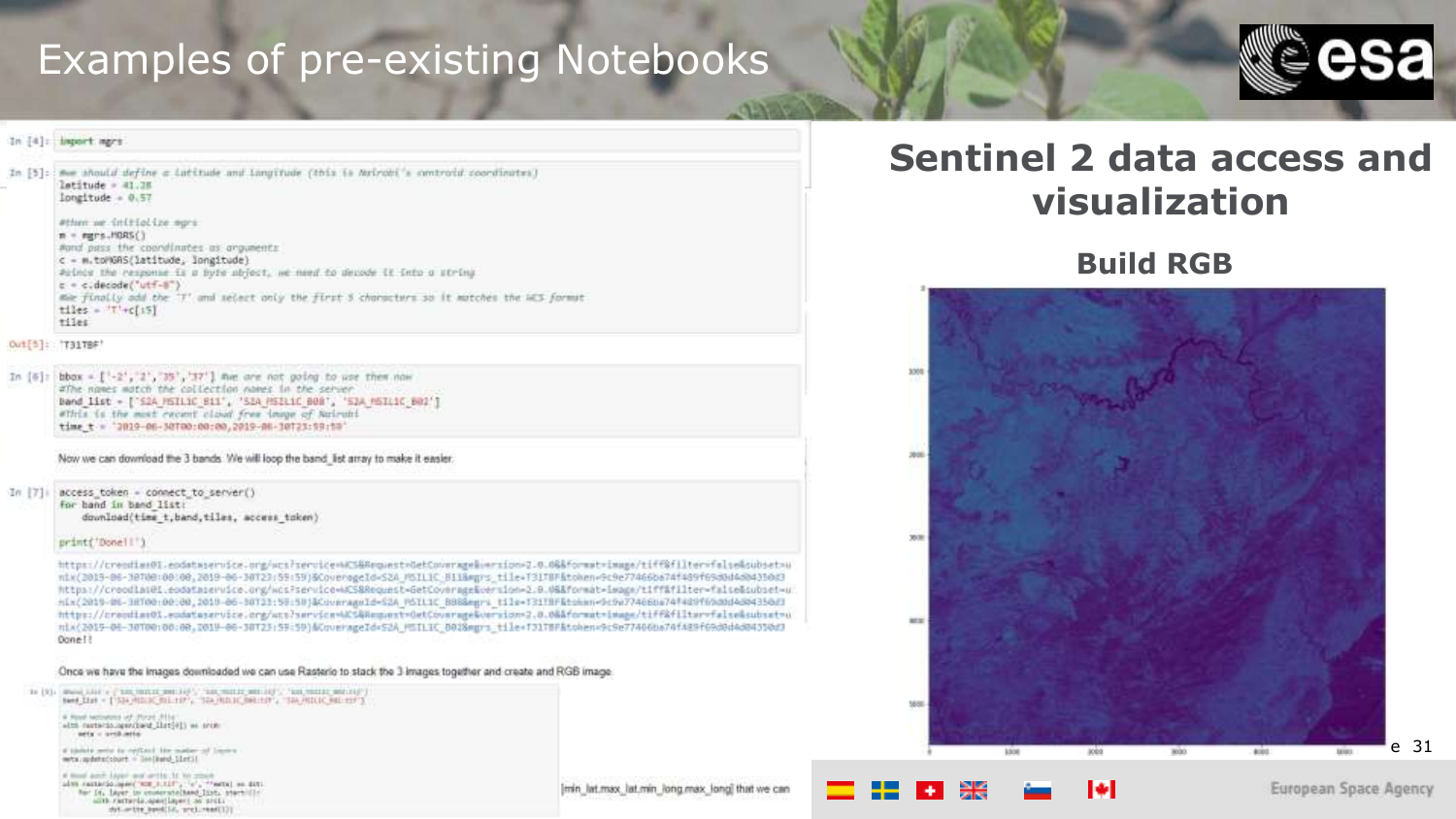

### **Sentinel 2 data access and visualization**

#### **Build NDVI**

- The [Normalized Difference Vegetation Index](https://en.wikipedia.org/wiki/Normalized_difference_vegetation_index) (NDVI) is a simple graphical indicator that can be used to assess whether an image being observed contains live green vegetation or not
- $BandB Band 4$ **•** The formula for NDVI for Sentinel 2: Normalized Difference Vegetation Index (NDVI) =  $Band 8 + Band 4$
- **Depending on the sensor we are working on, the bands might change**
- For Sentinel 2, the European Space Agency (ESA) has a dedicated [website](https://earth.esa.int/web/sentinel/technical-guides/sentinel-2-msi/level-2a/algorithm) explaining how to build different indexes
- **·** First, we define which bands we need to download, in this case band 4 and band 8

```
ndvi list = ['S2A MSIL1C B04', 'S2A MSIL1C B08']
access token = connect to server()
for band in ndvi list:
    download(time t,band,tiles, access token)
```
print('Done!!')

**.** Then we load the two bands with rasterio In this way what we have are 2 numpy arrays

```
src = rasterio.open('S2A MSIL1C B04.tif')
b04 = src.read(1)src.close()
src = rasterio.open('S2A_MSIL1C_B08.tif')
b08 = src.read(1)src.close()
```
ESA UNCLASSIFIED - For Official Use **EQ4SD CR Cluster| Webinar Series | 23/07/2020 | Slide 32**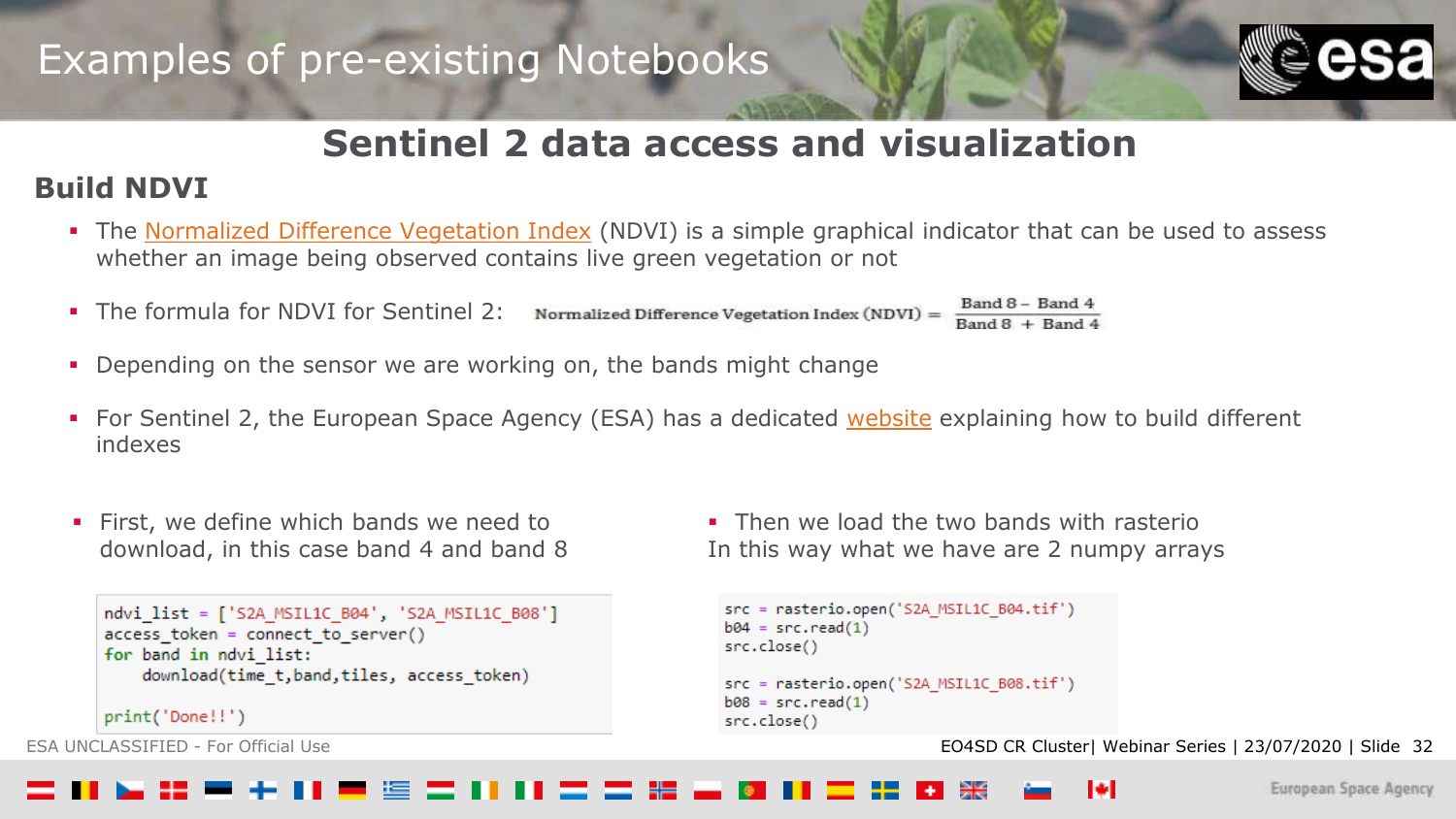# ALLow division by zero



#### **Sentinel 2 data access and visualization**

#### **Build NDVI**

▪ We can compute the NDVI image

np.seterr(divide="ignore", invalid="ignore") # Calculate NOVI #ndvi = (b04.astype(floot) - b00.astype(floot)) / (b04 + b00) ndv1 = (b86.astype(float) - b84.astype(float)) / (b88 + b84)

# Define spatial characteristics of output object #(basically they are analog to the input) kwargs = src.meta

▪ We can pass all the spatial characteristics as arguments to the function

# Update kwargs (change in data type) kwargs.update( dtype=rasterio.float32,  $count = 1$ 

# Let's see what is in there print(kwargs)

with rasterio.open('ndvi.tif', 'w', \*\*kwargs) as dst: dst.write band(1, ndvi.astype(rasterio.float32))

**• And finally, we can** write out the image

# Take a spatial subset of the ndvi layer produced ndvi sub = ndvi[2000:3000, 2000:3000]

#### $#$  Pl.ot

plt.subplots(figsize=(13,13)) plt.imshow(ndvi\_sub, cmap='RdYlGn', vmin=-1, vmax=1) plt.colorbar() plt.title('NDVI index', size=20)



ESA UNCLASSIFIED - For Official Use Territoric Material Material Association of the EO4SD CR Cluster| Webinar Series | 23/07/2020 | Slide 33